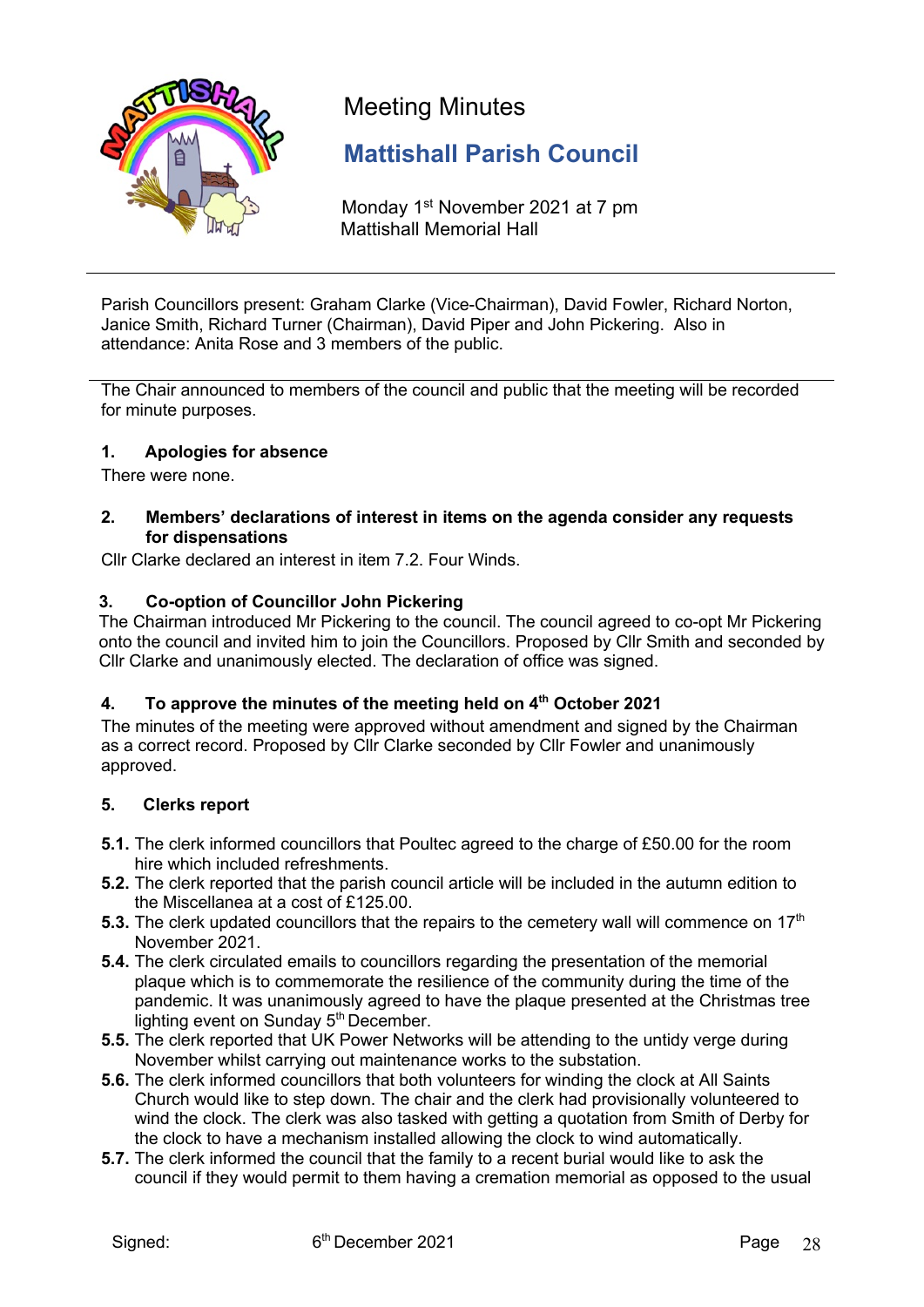headstone. It was unanimously agreed to ask the family to provide the council with a picture for them to visually see what it will look like, so an informed decision could be made.

## **6. Open forum for Public Participation**

Two members of the public were present regarding their planning applications that are on the agenda for discussion.

Cllr Clarke updated on behalf of District Cllr Ian Martin in his absence, the following: the Local Plan is Breckland's document which lays down all the planning policies. The current issues are that Breckland's cabinet had voted to carry out a view of the Local Plan which would take 6 years leaving a net result of a 3-year period between 2024-2027 where the Local Plan would carry 'diminishing' weight. Several Parish Councils along with District Councillors made representations to the oversight and scrutiny hearing and thankfully got in overturned to send it back to cabinet.

The council would like to thank Cllr Clarke, Parish Councils and District Cllrs for all their hard work in getting this decision overturned for a review.

## **7. Planning matters**

**7.1.** To receive results of applications

3PL/2021/1028/F – Grove Farm, Burgh Lane; Construction of new grain store building with lean to – **Approved**.

3DC/2021/0269/DOC: South Green Farm, South Green; Discharge of condition 7 on 3PN/2021/0039/UC – **Approved**.

3DC/2021/0219/DOC: Land South of Dereham Road; Discharge of conditions no's 8 & 10 on 3PL/2020/0462/F – **Approved.**

3DC/2021/0221/DOC: Land South of Dereham Road; Discharge of condition 13 on 3PL/2020/0462/F – **Approved**.

3DC/2021/0222/DOC: Land South of Dereham Road; Discharge of conditions no's 3 & 4 on 3PL/2020/0462/F – **Approved**.

3OB/2021/0043/OB: Land South of Dereham Road; Application to discharge planning obligation on 3PL/2020/0462/F affordable housing scheme (Schedule 1, part 1, 1) to be submitted and agreed pre-commencement – **Approved**.

TRE/2021/0289/TCA: Hewitt's Butchers Shop, Sycamore House, Church Plain; Selfseeded cherry tree – Remove due to potential structure to Grade 2 listed building – **Approved**.

3DC/2021/0220/DOC: Land South of Dereham Road; Discharge of condition 12 on 3PL/2020/0462/F – **Approved.**

 3NM/2021/0086/NMA: The Yews, South Green; Amendment to 3PL/2021/0877/HOU – Reduction in size and slight change in position of garage – **Approved**.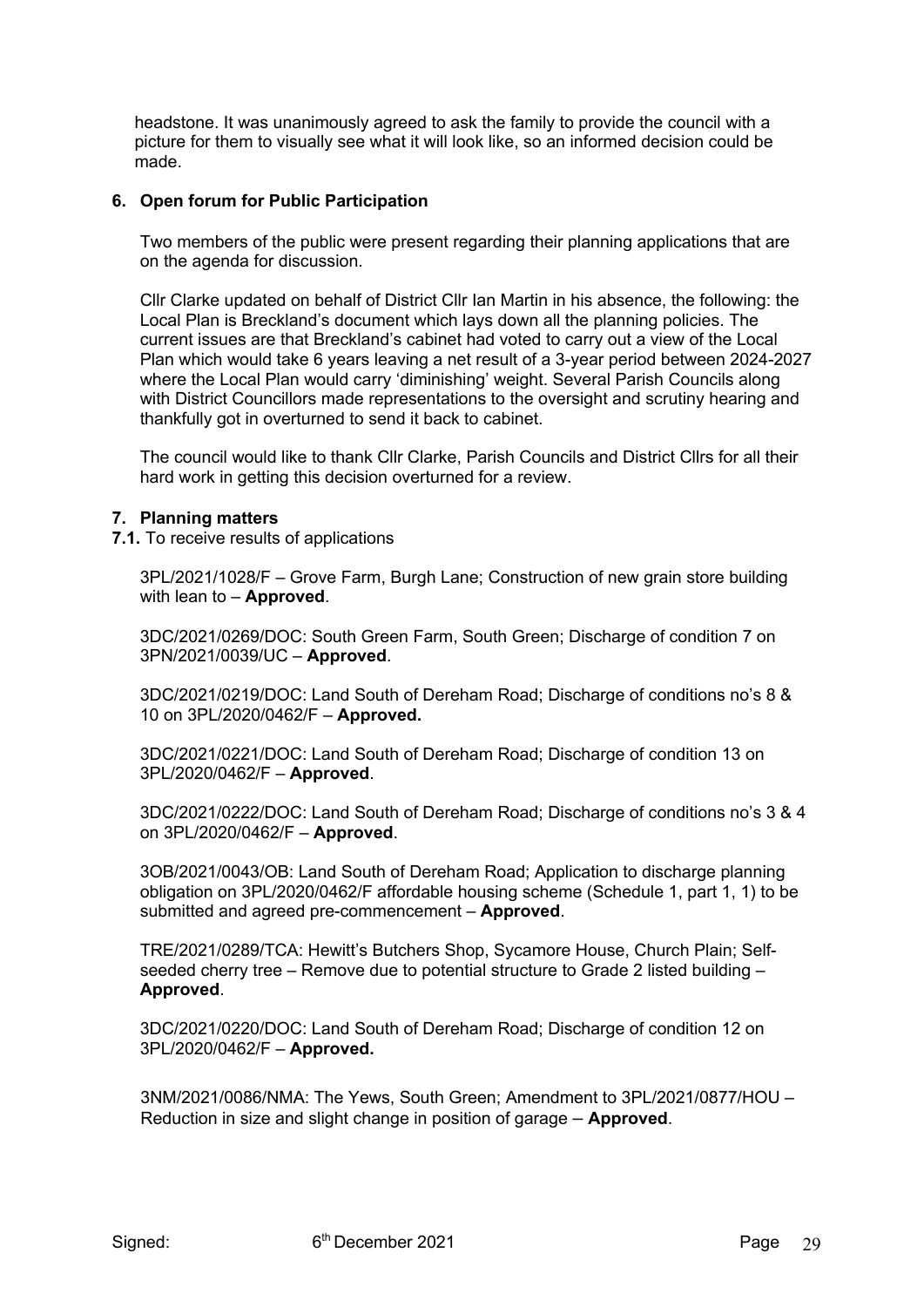TRE/2021/0260/TCA: All Saints Churchyard; Works as specified in supplied professional tree survey – **Approved**.

## **7.2. To receive recommendation from Planning and Monitoring Group on current applications**

The Council agreed to submit the following comments to Breckland District Council. Proposed by Cllrs Norton and Pickering and unanimously agreed.

**3PL/2021/1139/LB / PL/2021/1138/HOU:** Several House, Church Plain; Extension to existing kitchen at ground floor, extension to the main house at ground floor level to form a new garden room - Having now received the additional detail we requested and considering the Historic Building Consultant's comments the Parish Council has no objection to this proposal.

**3PL/2021/1336/HOU:** 4 All Saints Walk; Erection of a fence - Mattishall Parish Council has no comments regarding this application.

**3PL/2021/1270/HOU**: Rimington, 93 Dereham Road; Raising of roof height to add additional living accommodation, including front and rear extensions and detached garage - Breckland District Council please remove the comments on the Planning Portal from Hockering Parish Council which do not relate to this application.

Mattishall Parish Council comments: In the absence of a Supplementary Planning Document covering design and aspect standards the Parish Council requests that the Local Planning Authority assesses the proposal in relation to the following Local Plan policies:

HOU11: The LPA must be satisfied that the proposal is not disproportionate in size; respects the character and design of the existing dwelling; and will not adversely affect the amenity of the neighbouring properties.

COM03: The Parish council asks that the LPA satisfies itself that the proposal will not adversely affect the amenity of the neighbouring properties through overshadowing, loss of daylight and/or sunlight, or have an overbearing impact / visual dominance.

**TRE/2021/0289/CA**: Removal of tree adjacent to Sycamore House, Church Plain - This work has been approved by Breckland DC. The Parish Council had not been consulted and an email expressing our disappointment at this approach has been sent to Breckland DC.

**3PL/2021/1423/F**: 88 Dereham Road; Erection of 1 dwelling and garage. Re-submission of approval 3PL/2019/1233/F - Mattishall Parish Council objects to this application for the following reasons:

1. Full weight should now be given to the adopted Local Plan and Neighbourhood Plan polices which did not apply when the previous application was approved by BDC.

2. The proposal lies wholly outside the adopted Mattishall settlement boundary and therefore is contrary to Policy HOU3.

Mattishall has met its housing target (Policy HOU2) with sufficient identified sites. The notification to Mattishall Parish Council of this application states that it is partly in the settlement boundary- this is incorrect and should be amended.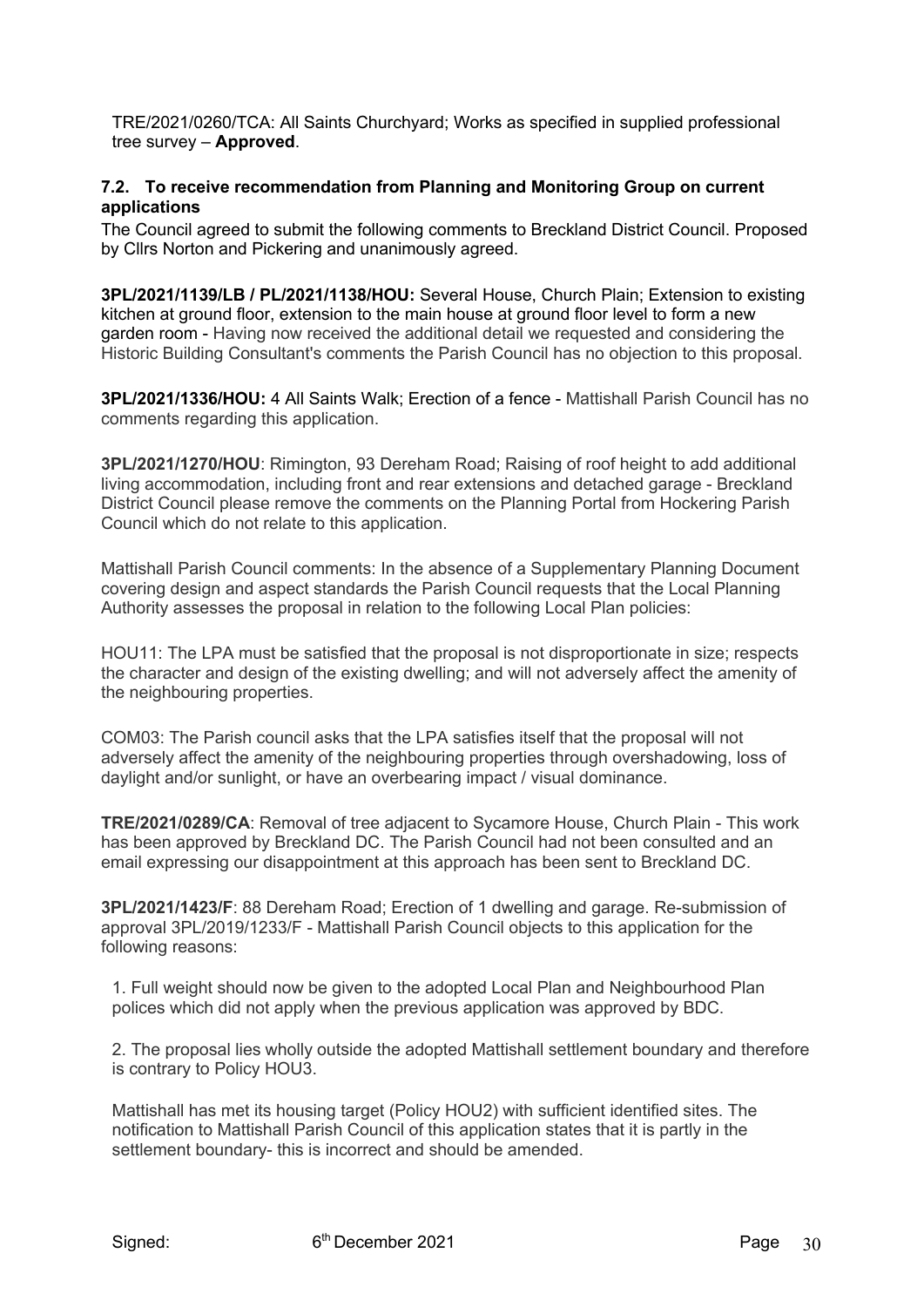3. The Parish Council would draw attention to the Appeal Inspector's report where, in relation to a previous proposal, the Inspector stated that, "The development would be at odds with the prevailing character of the area", "The proposal would appear as a cramped and incongruous form of development that would suburbanise the site, eroding the rural qualities of the area, resulting in material harm to the character and appearance of the area, which would be clearly visible from Dereham Road." The Parish Council is concerned that this latest proposal, which includes a detached garage to be located closer to the existing dwellings on Dereham Road, would display these similar characteristics and is therefore not compliant with current Local Plan policy.

4. There are concerns around road safety issues through the intensified use of the access track. Local neighbours have also questioned the legality of the access and if proven may impact on the deliverability of the proposal.

5. The immediate surrounding area, particularly Dereham Road, has a history of foul water and surface water drainage. This application proposes to discharge surface water into the mains sewer which would deliver unacceptable additional water into an already overloaded infrastructure.

**3PL/2019/0375/F**: Four Winds, Mill Road; An application for 3 dwellings had been approved by BDC, however only two plots are currently being built. The developers are building two large plots which have 5 bedrooms including an annex and a garage. It had been reported that the developer is not building to the approved planning conditions. The application detailed widen the road however the developer has failed to do this.

The Parish Council and residents had raised concerns to Breckland DC that they are in breach of their planning conditions and not building to scope. The clerk was tasked with chasing this up with the CEO.

## **7.3. Landscape and settlement character assessment under planning**.

Cllr Fowler updated the council regarding a landscape and settlement character assessment survey received from BDC. All were in favour of Cllr Fowler's answers and agreed for them to be submitted.

## **7.4. Update on the Hopkins development on land south of Dereham Road**

Cllr Clarke reported that the Hopkins development are pushing on with the ground works for the 50 houses on Dereham road. The Parish Council had been offered to take on ownership to look after the proposed allotments, orchard, and community woodland. The planning working group had a meeting with Hopkins and Moore to discuss this proposal in more detail to answer questions that were raised.

## **7.5. Malt House Farm**

Cllr Fowler reported that the building inspector from BDC had visited the property and placed markers to monitor the cracks. It was discussed that we had not received communication from the Director of Planning reference our email asking if we could have a meeting to discuss further. It was unanimously agreed to raise this with the CEO as no response was received.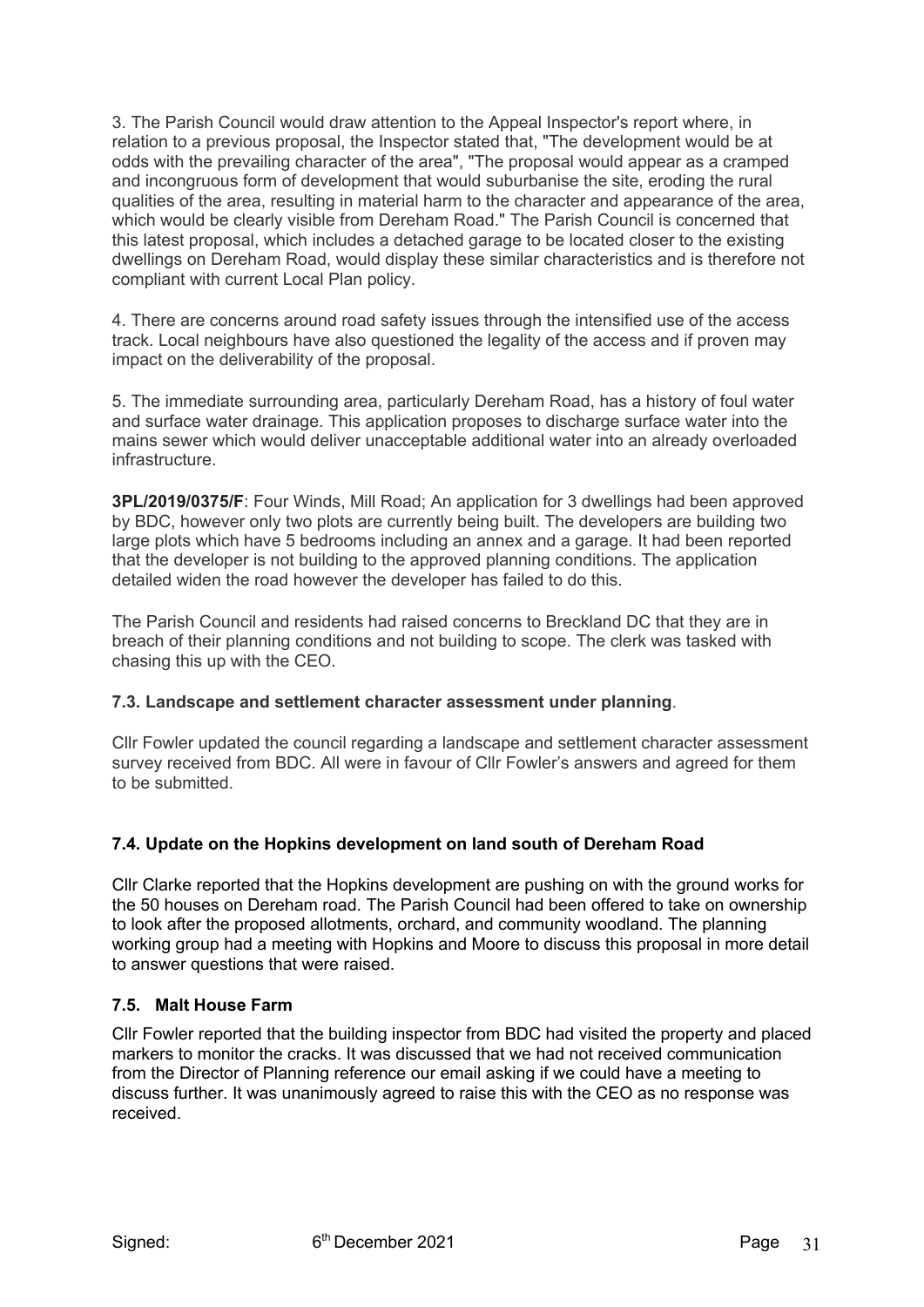#### **7.6. Family permission requests for Street names for Hopkins and Moore development land south of Dereham Road**

The clerk reported to members that she was asked to get permission from BDC for the 5 family street names put forward for the new Hopkins and Moore development. Cllrs Smith and Norton will speak to some of the families or provide addresses to the clerk where permission can be obtained.

### **7.7. Local Plan Review**

Noted in item 6

## **8. Open Spaces Working Group**

Cllr Piper shared his report with other members for their review prior to the meeting. He reported that he is very pleased with the work carried out by the gardener and would like to ask the Council to approve an approximate figure of £300 for the list of additional works provided in the report. All were in favour proposed by Cllr Piper and seconded by Cllr smith.

#### **9. Events**

#### **9.1. Remembrance**

Cllr Piper reported that everything is in order for the Remembrance service. All participants are in place for wreath laying. The service will start at 10:40am with a 2 minutes silence at 11am.

#### **9.2. Christmas Tree lighting event**

Cllr Piper's report was circulated to all members for their review prior to the meeting and all were in favour of the Christmas budget proposal provided. The clerk was tasked with purchasing the mulled wine and the first aid kit. Cllr Smith offered to purchase the mince pies and sweets. Cllr Fowler and the clerk will draft a risk assessment for the event and circulate to other members for their review. Cllr Piper volunteered to be Father Christmas and Cllrs Fowler and Pickering volunteered to be the Elves.

#### **9.3. Christmas Hampers**

It was unanimously agreed by all to organise 30 hampers for the needy within the parish. A proposed budget of £555.00 was put before the council for their consideration, which included the hamper contents (£17.50 per hamper) boxes and wrapping paper. The clerk offered to make them. Proposed by Cllr Piper and seconded by Cllr Clarke.

#### **10. Finance**

## **10.1. Payments**

The payments were approved by the Council, proposed by Cllr Turner, and seconded by Cllr Clarke. The list is detailed at the end of the minutes.

#### **10.2. Allotment Annual Charges**

It was unanimously agreed by all to increase the allotment charges by 25% with a further review in 12 months. Proposed by Cllr Turner and seconded by Cllr Smith.

## **10.3. TTSR**

All were in favour of accepting the quotation from TTSR for £185.00 + vat to carry out weeding and ivy treatment to the play area and churchyard wall. Proposed by Cllr Smith and seconded by Cllr Clarke.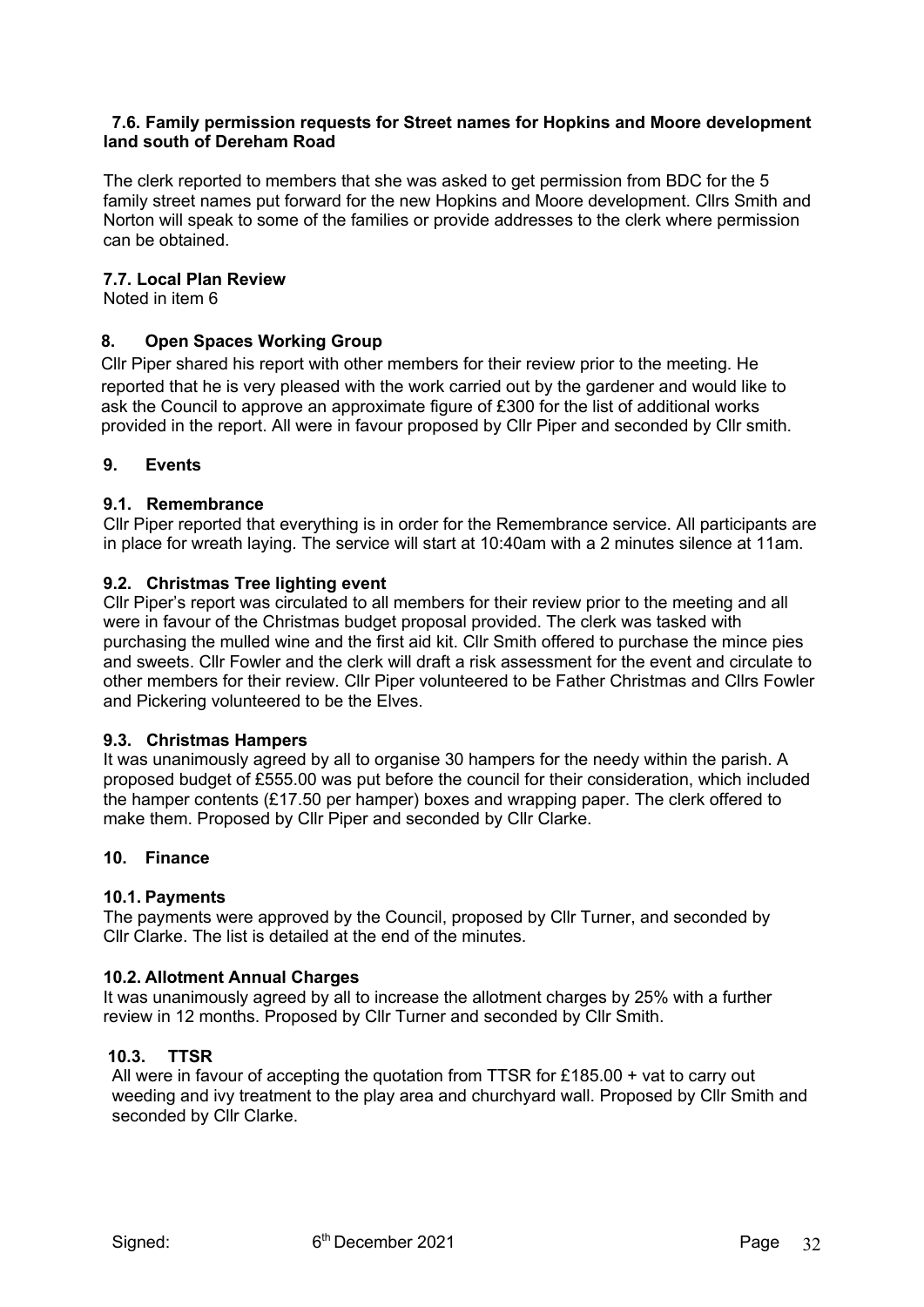## **10.4. Budget 2022/2023**

The first draft of the budget was circulated to all members for their review. The chair asked councillors to pay particular attention to the earmarking of the church clock, churchyard wall, professional fees and a second SAM2 machine. It was agreed to keep the precept the same and to use additional funds in the reserves to make up any shortfall. A further date had been set for the working group, to work through the detail to prepare the second draft to discuss at our December's meeting.

## **10.5. Internal Auditor**

It was unanimously agreed by all to appoint Max Bergin as the council's Internal Auditor.

## **11. Norwich Western Link**

Following Cllr Piper's report, an update was provided on the new developments. The next meeting will be in November.

The standing orders were suspended.

## **12. Barlow Charity**

Cllr Piper reported that various repairs to the window mouldings had been replaced and repainted. They will focus next to relay the bricks / slabs to the carpark which are being lifted by tree roots and pursue the restitution of the cracked paving at the entrance to OSG and are hoping to repaint the exterior of the houses next summer. The Barlow Charity accounts for the financial year 2020 – 2021 had been approved and had been posted onto the Parish Council website.

## **13. Meeting Dates**

The following dates for the next six months had been agreed.

**Tuesday 4th January 2022 Monday 7th February 2022 Monday 7th March 2022 Monday 4th April 2022 Monday 25th April 2022 (Annual Parish Meeting) Tuesday 3rd May 2022 (Annual Parish Council Meeting) Monday 6th June 2022** 

## **14. Correspondence**

Cllr Turner updated the council on flooding issues and confirmed that a meeting had been arranged for next week with Mark Ogden the Flood and Water Manager from Norfolk County Council to discuss the current issues within the village.

## **15. Items for the next meeting**

The following items were agreed to be added to the December's agenda: Platinum Jubilee

## **16. Resolution (under the Public Admission to Meetings Act 1960) to exclude members of the public and press for the following confidential item:**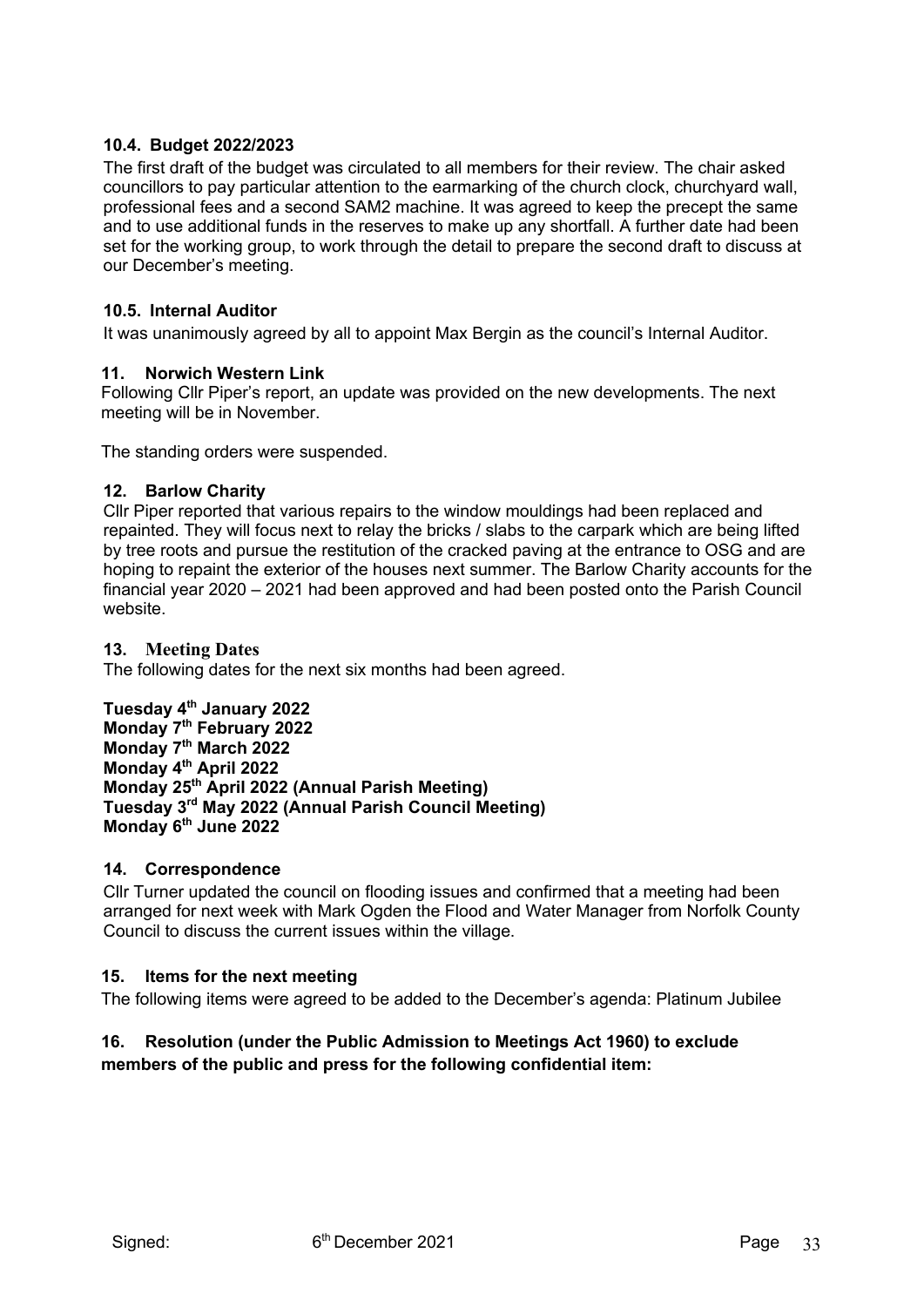## **16.1 Clerks probation period**

The council unanimously agreed to the clerk passing her probation period. Councillors and the clerk are looking forward to a long and fruitful working relationship.

## **16.2. SCP Grade CILCA status.**

The council congratulated the clerk in passing her CILCA qualification and increased her SCP grade following this achievement. Proposed by Cllr Turner and seconded by Cllr Smith and unanimously approved.

The Chairman closed the meeting at 9:55pm.